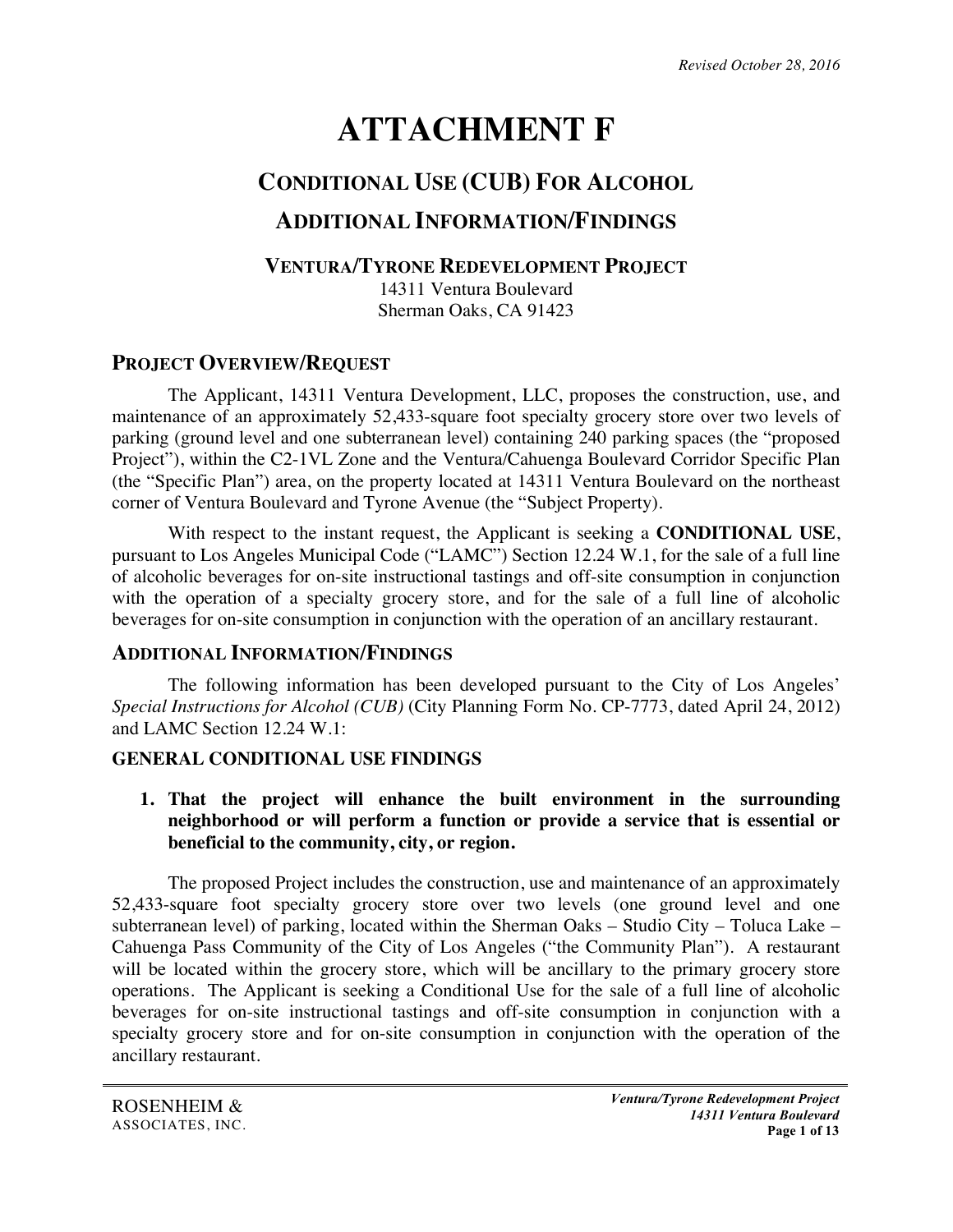The Subject Property is currently improved with vacated structures formerly occupied with automotive (collision/auto body and car wash) uses, a fast-food restaurant and specialty retail, and associated surface parking. The proposed Project will replace these previously existing uses with a new neighborhood-serving use that will benefit the community and immediate vicinity by revitalizing this corner of Ventura Boulevard and Tyrone Avenue, offering a variety of organic produce and health and household products and a restaurant to users of the area, as well as additional employment opportunities.

As further detailed in Finding 2 below, the proposed Project will enhance the built environment in the surrounding neighborhood with an attractive, podium-style building design and associated landscaping that is sensitive to surrounding properties. As for the function it will perform and service it will provide to the community and city, the proposed specialty grocery store will fulfill a substantial demand for organic, natural, and health food products in which the grocery store operator specializes, and will feature meat and deli departments, an in-store bakery and kitchen, and an ancillary bona fide restaurant. The specialty grocery store will also help boost the local economy with greater job opportunities (both during building construction and operation) and increased tax revenues. A wide range of employment positions, from entry level to managerial, will be necessary to staff the grocery store. The grocery store expects to employ approximately 200 people to staff the numerous departments and restaurant and provide customer service to patrons, with no more than approximately 35-45 employees per shift. As such, the new grocery store will add viable employment opportunities to the Community.

New development of the Subject Property to provide a high-end, full service specialty grocery store will be a benefit to the community and will revitalize the northeast corner of Ventura Boulevard and Tyrone Avenue by providing uses that are beneficial to the neighborhood. The overall product offering, which includes alcohol sales for off-site consumption in conjunction with the grocery store operations and alcohol sales for on-site consumption in conjunction with the restaurant, will provide a range of goods and services to the local community.

#### **2. That the project's location, size, height, operations and other significant features will be compatible with and will not adversely affect or further degrade adjacent properties, the surrounding neighborhood, or the public health, welfare, and safety.**

The proposed Project location, height, operations and other significant features will be compatible with and will not adversely affect the surrounding neighborhood or the public health, welfare, and safety. The proposed Project is located along a major commercial corridor, Ventura Boulevard, which is zoned and designated for uses such as the proposed grocery store. The Subject Property located at the northeast corner of Ventura Boulevard and Tyrone Avenue is designated for Neighborhood and General commercial uses under the Specific Plan to service the commercial needs of the surrounding communities. The proposed Project will be consistent with the Neighborhood and General commercial designation and provides a high-end specialty grocery store unlike any other in the immediate vicinity and incorporates the needs of the surrounding community.

Surrounding properties are improved with uses compatible with the proposed Project, including commercial, retail and multifamily residential uses. The property opposite the Subject Property to the west on Tyrone Avenue is located within the C2-1L Zone, and is designated as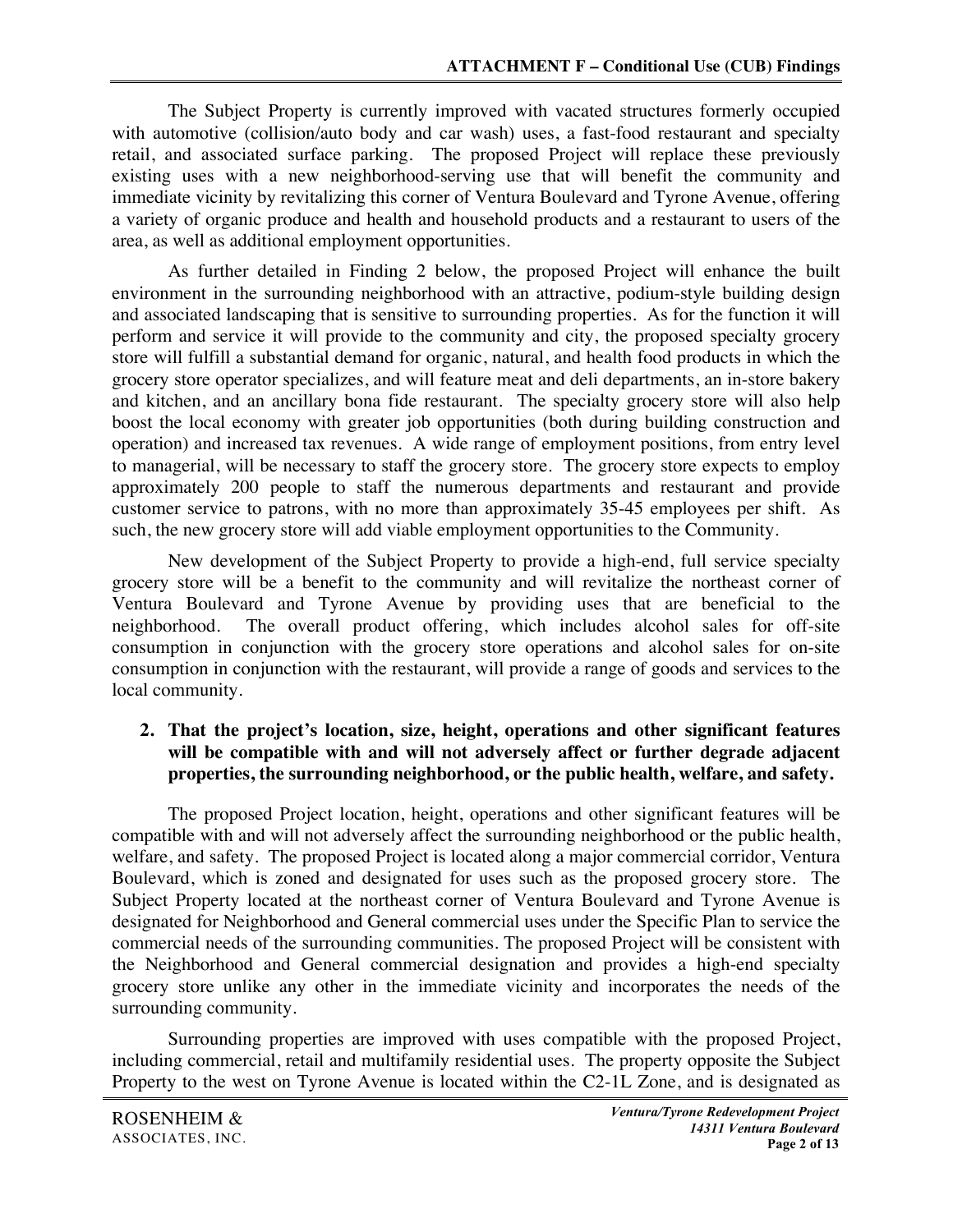Community Commercial by the Specific Plan. It is currently improved with a one to two-story building occupied by a car sales and service center, known as Casa de Cadillac, and an associated surface parking lot. The properties opposite the Subject Property to the south on Ventura Boulevard are located within the C2-1VL Zone, and are designated as Neighborhood and General Commercial by the Specific Plan. The properties are currently improved with a two-story commercial shopping center occupied by restaurant, professional services, and general retail uses, a two-story office building, and a one-story commercial space occupied by commercial service uses. The properties adjoining the Subject Property on the east and across the public alley to the south are located within the C2-1VL and [Q]P-1VL Zones, and are designated Neighborhood and General Commercial by the Specific Plan. They are currently improved with one to two-story commercial structures, occupied by specialty retail and service uses, and surface parking. The properties opposite the Subject Property to the north on Moorpark Street are located within the RD1.5-1-RIO Zone, and are not located within the Specific Plan area. Across the street to the north is a one to two-story building occupied by the Los Angeles Public Library, Sherman Oaks Branch, and an associated surface parking lot. Across the street to the northwest (caddy corner to the Subject Property) is a 3-story multifamily residential building.

The proposed Project is a podium-style building that will reach a maximum height of approximately 38 feet-10 inches. The primary entrance to the grocery store building will be situated facing Ventura Boulevard and will provide convenient pedestrian access from the street, surface parking and below grade lot. Through this main entrance, patrons will be able to utilize escalators and shopping cart conveyors to access the grocery store on the second floor above. The main entrance will be distinguished by the glass facade along its entire length, and will be easily accessible to pedestrians from Ventura Boulevard and patrons that have parked within both levels of the connected parking structure. In addition, there will be a secondary pedestrian access point to the east of the main entrance area, along Ventura Boulevard.

The proposed Project is designed to meet the guidelines described in the Specific Plan (see *Attachment H – Project Permit Compliance Review Findings*). The proposed Project will include various design elements that would promote pedestrian circulation and connectivity to the surrounding area, including the street entrances located along Ventura Boulevard and an open restaurant deck on the second story, consistent with the design elements addressed in the Community Plan, Walkability Checklist, and the Citywide Commercial Design Guidelines.

The proposed Project will provide 240 automobile parking spaces and 26 long-term bicycle spaces and 26 short-term bicycle spaces. Vehicular ingress and egress to the Subject Property is provided by a 30-foot wide driveway along Ventura Boulevard frontage, and by a 30 foot wide driveway along Moorpark Street. As the proposed Project request the merger of portions of an existing public alley that bisects the Subject Property, secondary access will be provided via an on-site private alley/easement for public access that provides continued connection between the portion of the existing alley to remain and Moorpark Street to the north. The new private alley with will continue to provide the same ingress and egress functions as the portion of the public alley that will be merged with the Subject Property. On-site circulation will be continuous, with all access drives on the ground floor connected throughout, as well as connected to the circular subterranean ramp that provides access to subterranean level parking. Additionally, there will be a 30-foot wide driveway that provides access for trucks to the loading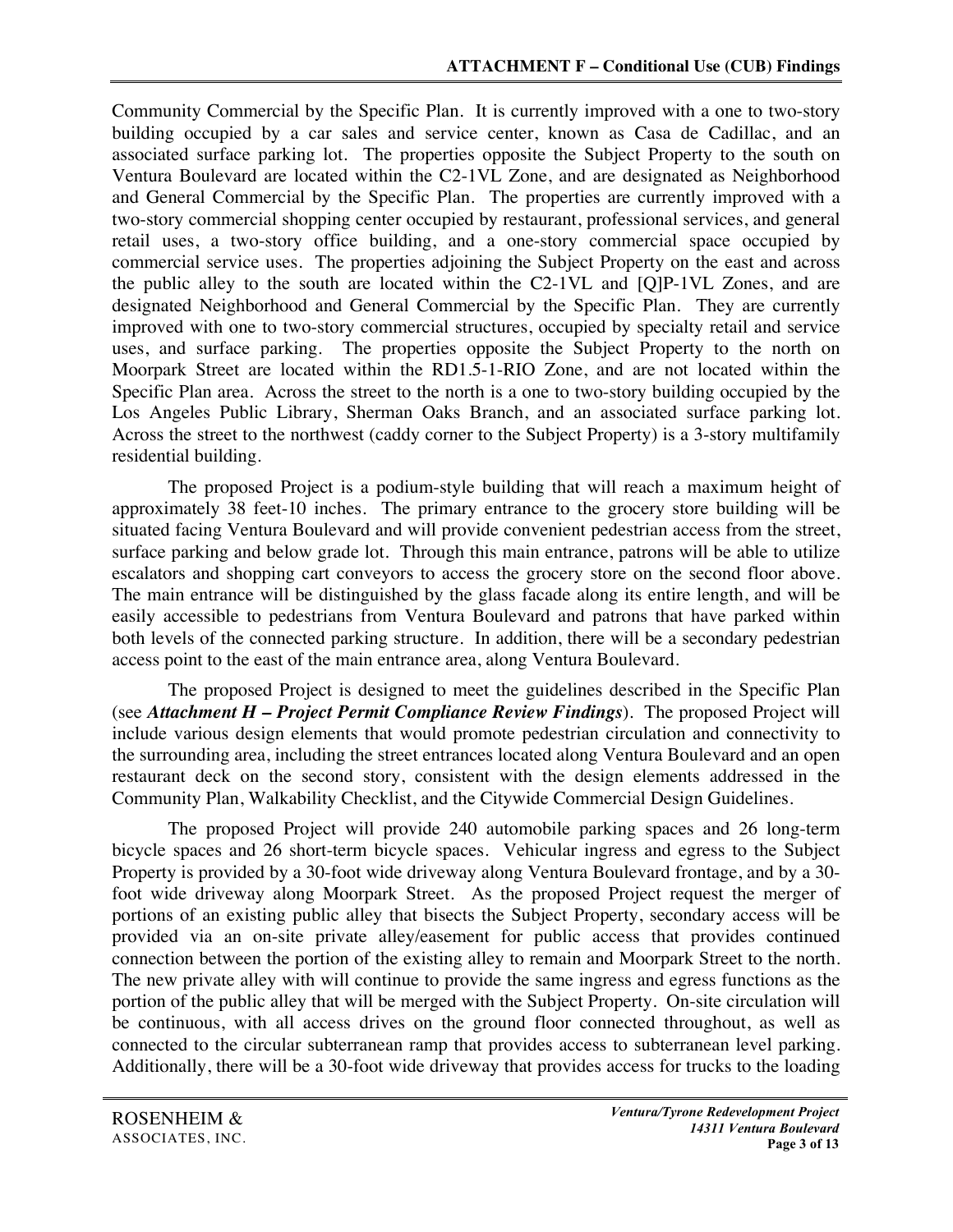dock, which is fully enclosed within the ground floor of the northernmost portion of the building. As shown on the enclosed Ground Floor Plan (Sheet A1.2), all truck maneuvers will occur within the Subject Property boundaries, and will not disrupt the flow of circulation since there is a separate driveway for loading, unloading, and delivery activities.

The operational characteristics will be compatible with the surrounding neighborhood. The Grocery Store will operate 24 hours daily while the ancillary restaurant will operate from 7 AM to 11 PM daily, with alcohol sales only between the hours of 6 AM and 2 AM daily. Delivery activities will only occur between the hours of 7:00 AM and 8:00 PM, Monday through Friday, and between 10:00 AM and 4:00 PM on Saturday and Sundays. There will be one security guard on-site during the store business hours.

The subject request is for the sale of a full line of alcohol for on-site instructional tastings and off-site consumption in conjunction with the operation of a specialty grocery store, and for the sale of a full line of alcoholic beverages for on-site consumption in conjunction with the restaurant. Shelves containing the alcohol for off-site sales will be located in the middle and westerly portions of the sales floor, and all alcohol products that are not on display will be kept in backroom storage areas and will not be accessible to customers, in the form of sample tastings. At times, promotional and instructional alcohol tastings will be offered on-site on the grocery store sales floor. The alcohol products for on-site consumption will be housed within the restaurant, stored out of customer reach, and will be handled only by restaurant employees while serving alcohol.

As detailed above, the proposed building and its activities will be compatible with the surrounding properties and uses. The proposed Project is consistent with the pattern of commercial uses in the immediate vicinity. The operational characteristics of the grocery store and ancillary restaurant featuring the sale of alcohol will not be detrimental to the properties in the immediate vicinity and the store will operate with due regard for the adjacent uses. As such, the proposed Project's location, size, height, operations, and other significant features will be compatible with and will not adversely affect or further degrade adjacent properties and the surrounding neighborhood.

#### **3. That the project substantially conforms with the purpose, intent and provisions of the General Plan, the applicable community plan, and any applicable specific plan.**

The Subject Property is located within the adopted Sherman Oaks – Studio City – Toluca Lake – Cahuenga Pass Community Plan (the "Community Plan"), which designates the Subject Property for General Commercial land uses corresponding to the C1.5, C2, C4, CR, RAS3, RAS4 and P Zones. The proposed Project is located within the Ventura/Cahuenga Boulevard Corridor Specific Plan, which designated the Subject Property for Neighborhood and General Commercial land uses. The proposed Project is consistent with the Community Plan and Specific Plan land use designation.

The General Plan promotes the provision of services throughout the City in locations that are convenient to the public, but that do not negatively impact neighboring properties. Community Plans "…are intended to promote an arrangement of land uses, streets, and services which will encourage and contribute to health, safety, welfare and convenience of the people who live and work in the community. Generally, the Community Plan is also intended to guide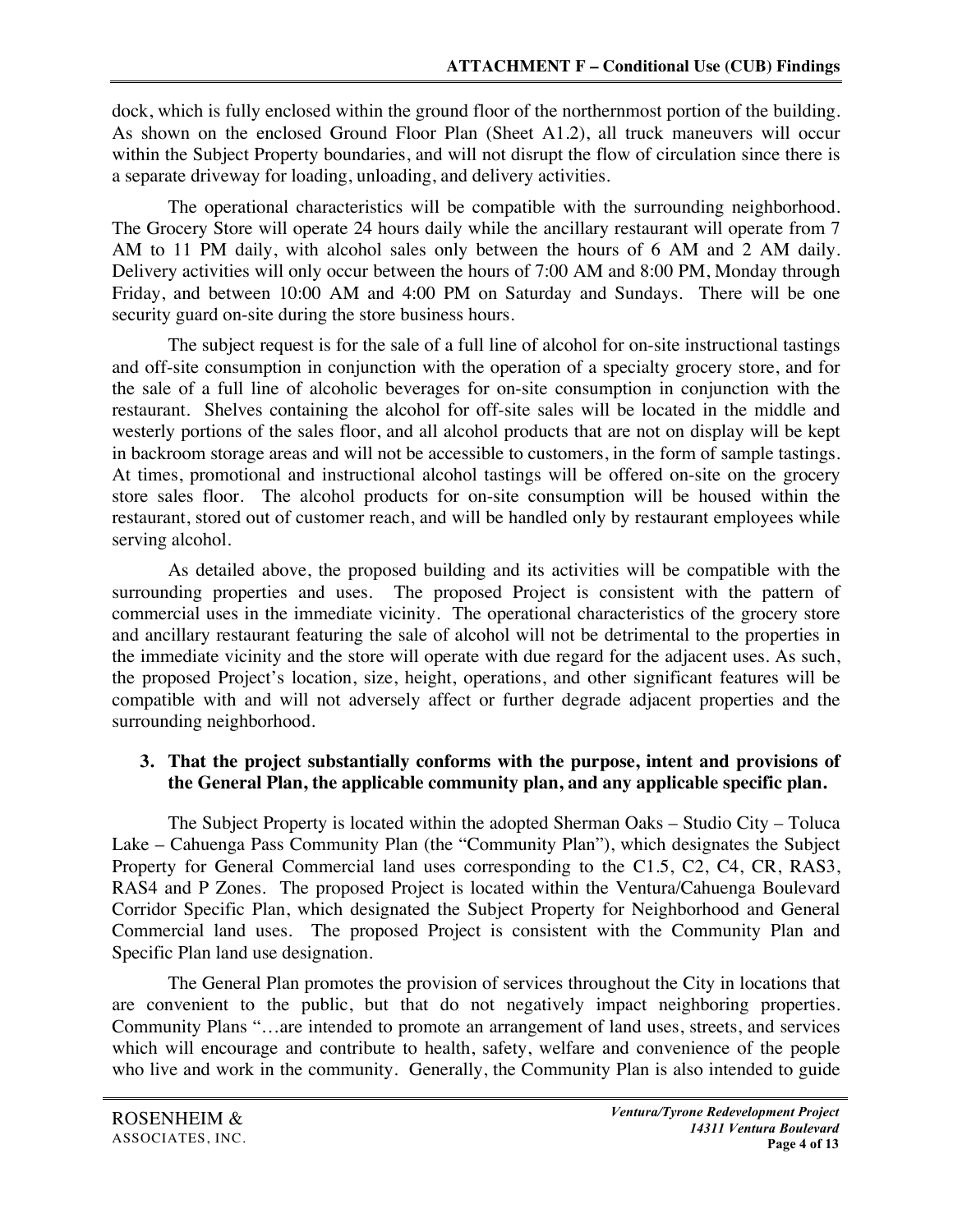development in order to create a healthful and pleasant environment. Further, the Community Plan is intended to coordinate development among the various parts of the City of Los Angeles and adjacent municipalities in a fashion both beneficial and desirable to the residents of the community."

According to the Community Plan, Sherman Oaks is characterized by "a mix of low level and high rise commercial and office developments along Ventura Boulevard" (Page I-2), and the goals of the Ventura/Cahuenga Boulevard Corridor Specific Plan are "to assure an equilibrium between the transportation infrastructure and land use development…provide for an effective local circulation system; promote attractive and harmonious site design for multifamily and commercial development… promote and encourage the development of pedestrian activity, while reducing traffic congestion; and maintain the distinct character of each of the five Specific Plan communities located within its boundaries" (Page I-2). The proposed Project will meet several tenets of the Community Plan and Specific Plan, in support of these overarching goals and visions for commercial development in the Sherman Oaks community.

The requested specialty grocery use is in conformance with the objectives of the Community Plan for Commercial Land Uses. Specifically, Goal 2 is "a strong and competitive commercial sector which best serves the needs of the community through maximum efficiency and accessibility while preserving the historic commercial and cultural character of the district". The establishment of a full service grocery store will serve the needs of the community and will overall provide products in conformance with the Community Plan Goal to provide a strong and competitive commercial sector. The establishment of a full service grocery store will serve the needs of the community. The sale of alcohol for off-site consumption and on-site consumption represents a small portion of the overall sales of the grocery store; however, it is a necessary component of the overall product offering and in conformance with the Community Plan Goal to provide a strong and competitive commercial sector.

With respect to the Ventura/Cahuenga Boulevard Corridor Specific Plan, while the proposed Project is seeking some deviations from the Specific Plan (as further detailed in *Attachment G – Specific Plan Exception Findings*), the proposed Project is substantially consistent with the Specific Plan. The Specific Plan was most recently adopted in 2001 to identify and regulate development within the boundaries of the Specific Plan area. The purposes identified in Section 2 of the Specific Plan pertinent to the proposed Project include Purpose D, which is "To assure a balance of commercial land uses in the Specific area that will address the needs of the surrounding communities and greater regional area." Further consistent with the Specific Plan, the grocery store will activate the street frontage on Ventura Boulevard and enhance the area with its designation as a Pedestrian Development District by creating pedestrian access along Ventura Boulevard. The proposed grocery store is a neighborhood-serving use and will provide customers additional amenities as compared to a standard grocery store with its variety of organic produce and health foods and products in addition to a bona-fide restaurant. The proposed Project includes an attractive development and landscaping, ultimately creating an aesthetically pleasing development that will revitalize this commercial area.

As demonstrated by the references above, the proposed grocery store will be in conformance with the purpose, intent, and provisions of the General Plan, Community Plan and Specific Plan (Please refer to *Attachment C – Vesting Tentative Tract Map Findings*, for a discussion of General Plan consistency in greater detail). Establishment of a full service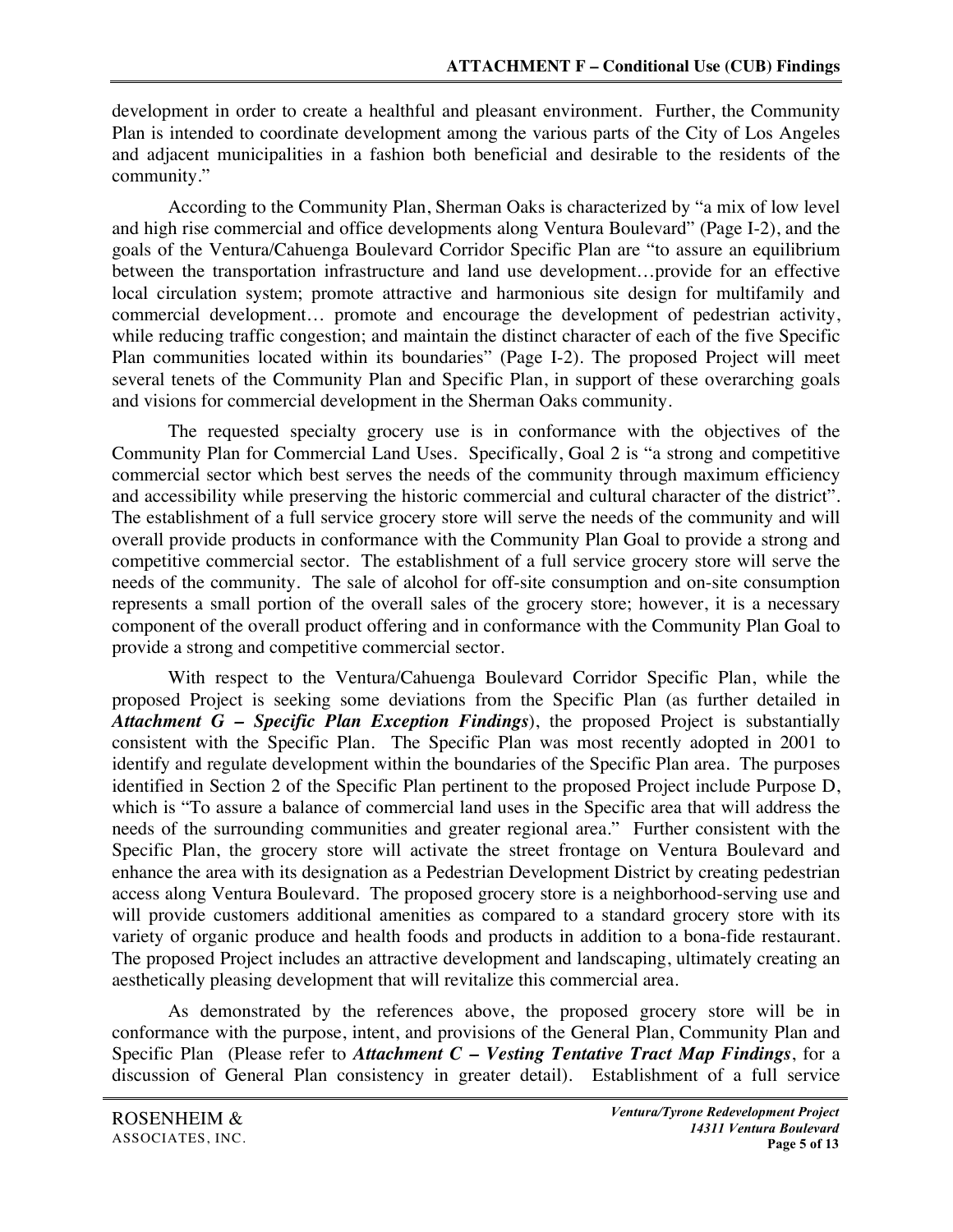specialty grocery store and ancillary restaurant at this location will benefit the surrounding residents and nearby business owners, offering products unlike products offered by other grocery stores in the immediate vicinity, and attracting customers to the area for both the proposed grocery store and adjacent commercial businesses.

#### **ADDITIONAL FINDINGS**

#### **1. Explain how the proposed use will not adversely affect the welfare of the pertinent community.**

The approval of the requested Conditional Use for the sale of a full line of alcoholic beverages for off-site consumption in conjunction with the specialty grocery store and for on-site alcohol consumption in conjunction with the operations of the ancillary restaurant will not adversely affect the welfare of the surrounding community. The proposed Project will provide a neighborhood serving use accessible to the entire community and will incorporate attractive commercial development design features.

As described in the findings above, the specialty grocery store will offer a wide range of goods and services, including specialized produce, meat and deli departments. There will be an in-store bakery and kitchen selling prepared meal items for take out. The grocery store will also offer a sit-down bona fide restaurant for patrons. These various departments will require numerous employment positions and present an opportunity for new jobs in the community.

The proposed Project provides an opportunity to revitalize the Subject Property as it is currently improved with vacated commercial structures, formerly occupied with automotive care, car wash, fast-food and retail uses, and associated surface parking. The proposed grocery store will provide customers with a high-end retail service unlike any other retail grocery stores within the immediate vicinity, and will feature a bona fide ancillary restaurant. Surrounding commercial retail uses are independently operated and comprise a variety of services including restaurants, commercial and professional uses. The addition of these neighborhood serving uses will attract local residents to the area and revive a designated Neighborhood and General Commercial property with a new, attractive development that community resident's desire.

The success of the proposed specialty grocery store depends on its ability to provide a wide range of goods and services. Consumers at large grocery retailers expect that alcohol will be available along with everyday household food and supplies. The off-site sale of alcohol for the grocery store and the on-site sale of alcohol for the restaurant represent a small portion of the overall store sales, but is a critical component of the overall product offering. The overall product offering will ensure return customers and the viability of the grocery store into the future. Additionally, the addition of the restaurant within the grocery store will provide local customers an amenity that is not available in most retail grocery stores. As such, the granting of the subject request will not adversely affect welfare of the community and, as outlined above, will benefit the economic vitality of the Sherman Oaks community.

**2. Explain how the approval of the application will not result in or contribute to an undue concentration of such establishments.**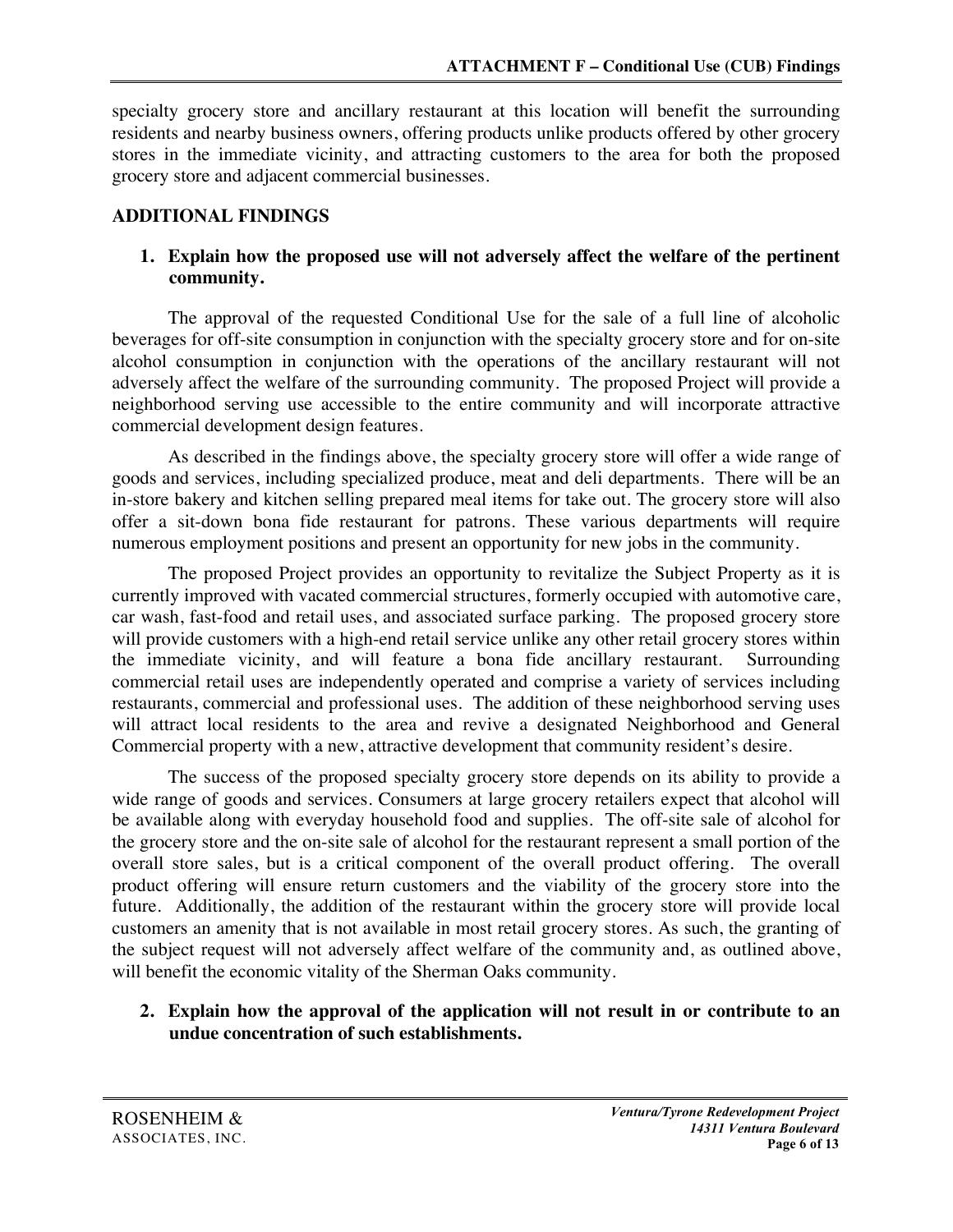The approval of the application will not result in or contribute to an undue concentration of such establishment. Generally, overconcentration is considered undue when the addition of a license will have adverse impacts to the surrounding neighborhood. In the case of the proposed Project, the use and operations will not have an adverse impact on the surrounding community as the proposed specialty retail grocery store will operate with due regard to the neighborhood, as specified in more detail in Finding 1 above and Finding 3 below.

The Subject Property is located within the Sherman Oaks – Studio City – Toluca Lake – Cahuenga Pass Community Plan area of the City of Los Angeles, on land designated for Neighborhood and General Commercial uses under the Specific Plan. Consistent with this designation, the proposed Project is a neighborhood-serving specialty grocery store and ancillary restaurant, which are uses that customarily include the sale of alcohol as an amenity to customers and which customers will expect. The off-site alcohol sales will be incidental to the operation of the retail grocery store, which primarily offers a full line of groceries, health foods and products, and the on-site sales will be incidental to the operations of the restaurant, allowing customers to enjoy beverages while they dine. The on-site instructional tastings of a full line of alcohol will allow vendors to promote their products while customers shop.

As the proposed Project is located in an urbanized area and on a major commercial corridor – Ventura Boulevard – which features other neighborhood-serving, commercial uses, including grocery stores, restaurants, and bars which typically include alcohol sales, the requested Conditional Use is appropriate and compatible with such existing uses and will not have an adverse impact on these uses or nearby residential uses. It is not uncommon to find alcohol-serving establishments in an urban, Neighborhood and General Commercial designated area. The Subject Property is located within Census Tract 1412.01. The California Department of Alcoholic Beverage Control ("ABC") indicates, on its License Query System (http://www.abc.ca.gov/datport/AHCountyCT.asp), that there is an overconcentration of on-sale and off-sale licenses in Census Tract 1412.01, with 10 on-sale licenses (where 3 on-sale licenses are allowed in the census tract) and 3 off-sale licenses (where 2 off-sale licenses are allowed). However, as stated previously, such overconcentration is not uncommon and is expected and typical in an urban, developed commercial area such as the one the Subject Property is located in. Nonetheless, a letter of public convenience or necessity will be requested for the proposed Project in response to the overconcentration.

Additionally, the ABC has confirmed that the Subject Property is not located within a high crime reporting district. Statistics from the Los Angeles Police Department reveal that in Crime Reporting District No. 985, which has jurisdiction over the Subject Property, a total of 201 offenses were committed in 2014 in comparison to the citywide average of 179 crimes and the high crime-reporting district with an average of 215 crimes for the same period. The Subject Property not being located in a high crime district further supports that there will not be an undue concentration of alcohol-serving establishments and that the requested Condition Use action will not have adverse impacts to the surrounding neighborhood.

#### **3. Explain how the approval of the application will not detrimentally affect nearby residential zones or uses.**

Approval of the subject request will not detrimentally affect the nearby residential uses. As the Subject Property is predominantly surrounded by commercial, retail and restaurant uses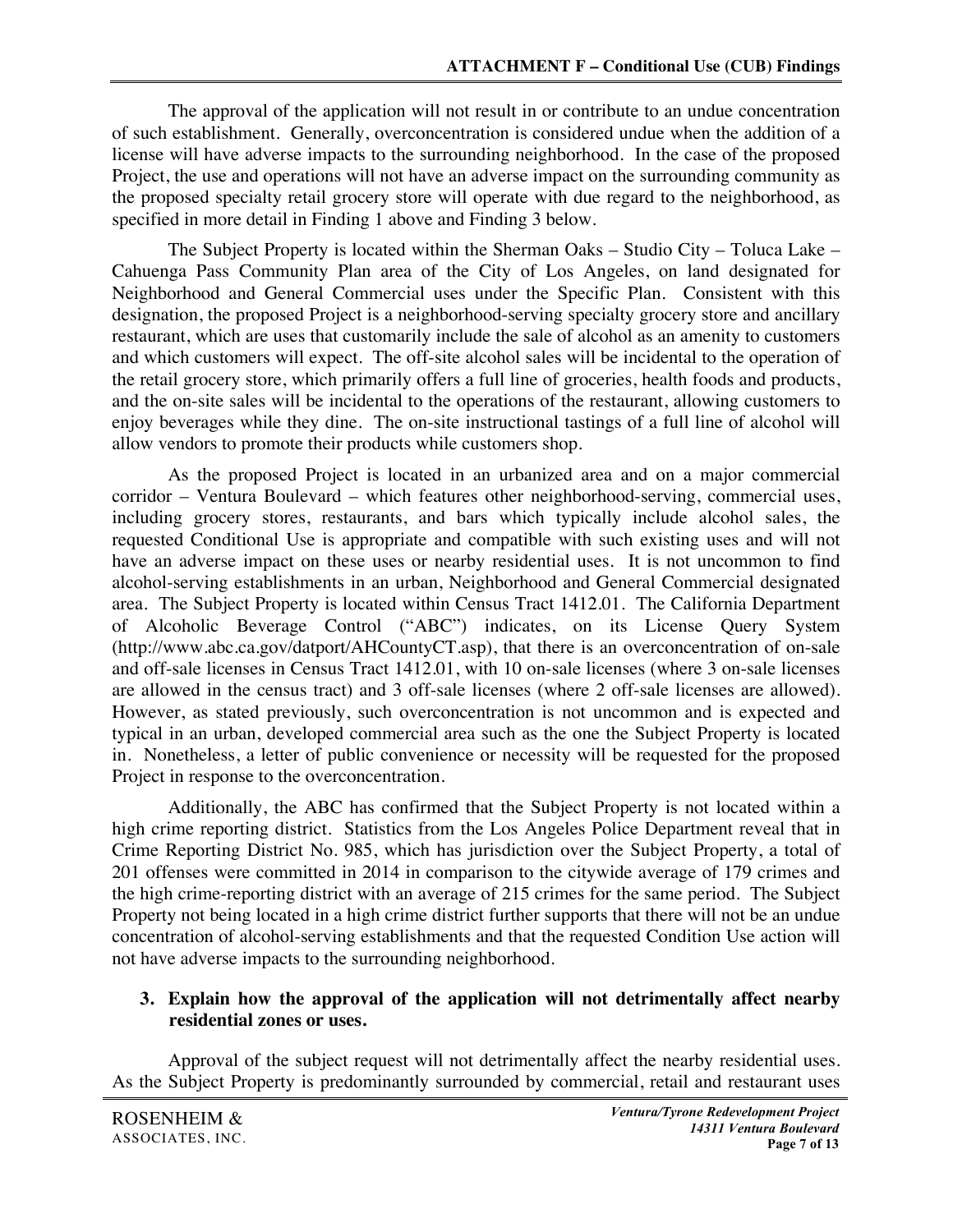along Ventura Boulevard, the only immediate residential zones are located across Moorpark Street to the north, with the only residential use being a 3-story, multifamily residential building caddy corner to the Subject Property to the northwest. As shown on the proposed Site Plan, the proposed Project will be oriented towards Ventura Boulevard. As situated, the customer activities associated with the grocery store will occur along the street frontage of Ventura Boulevard and coincide with the Neighborhood and General commercial land use designation, consistent with the commercial uses that characterize Ventura Boulevard.

The operations of the grocery store will ensure that the sale of alcohol for off-site consumption, the on-site instructional tastings, and the sale of alcohol for on-site consumption with the operation of the restaurant will not adversely affect the residential uses in the near vicinity. The hours of operation proposed are 24 hours a day daily for the grocery store and 7 AM to 11 PM daily for the restaurant. However, alcohol sale hours will adhere to state law, occurring between the hours of 6 AM and 2 AM daily, and will be secondary to the operations of the specialty grocery store and restaurant. One security guard will be on-site during store business hours.

The granting of the subject request will not be detrimental to the nearby residential uses. Development of the Subject Property with a specialty grocery store is consistent with the pattern and proximity of commercial development along Ventura Boulevard and to the residential uses in the immediate vicinity to the north and south of the boulevard, and will provide the surrounding residents with a neighborhood amenity. The operational characteristics and provision for on-site security will ensure that the Project operates in due regard for the adjacent uses.

#### **QUESTIONS REGARDING THE PHYSICAL DEVELOPMENT OF THE SITE**

#### **a. What is the total square footage of the building or center the establishment is located in?**

The total square footage (floor area) for the proposed Project is approximately 52,433 square feet, including 5,328 square feet of restaurant area. The total 5,328 square feet of restaurant area includes approximately 3,491 square feet of indoor area and approximately 1,837 square feet of covered, outdoor area.

# **b. What is the total square footage of the space the establishment will occupy?**

Same as above.

#### **c. What is the total occupancy load of the space as determined by the Fire Department?**

The occupancy load permitted, based on a 15 net load factor, is 355 seats, including 233 indoor seats and 122 outdoor seats. The proposed restaurant will provide a total of 355 seats.

#### **d. What is the total number of seats that will be provided indoors? Outdoors?**

The Project will provide 233 seats indoors and 122 seats outdoors, for a total of 355 seats.

**e. If there is an outdoor area, will there be an option to consume alcohol**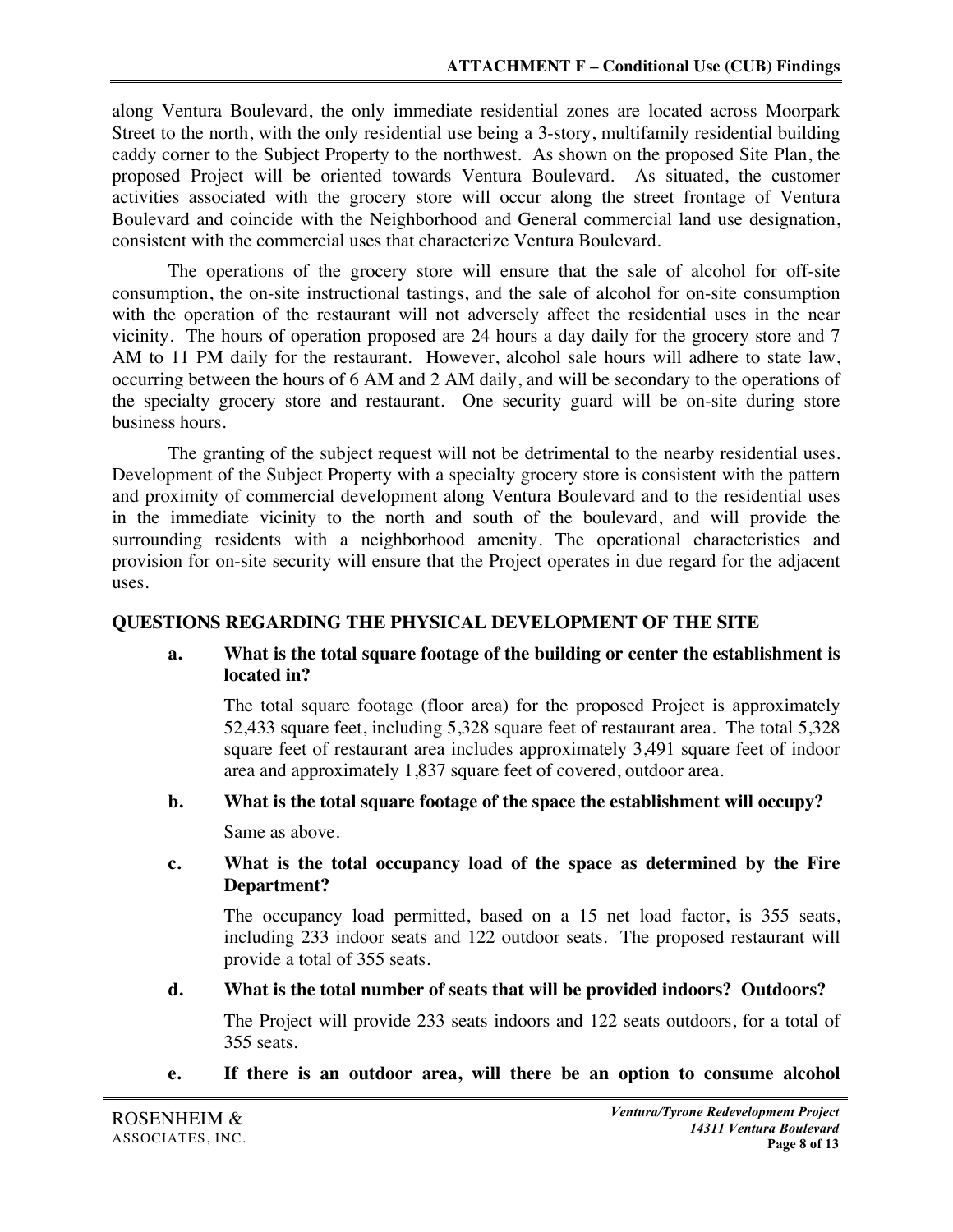#### **outdoors?**

Yes.

**f. If there is an outdoor area, is it on private property or the public right-ofway, or both?** 

Private property.

**i. If an outdoor area is on the public right-of-way, has a revocable permit been obtained?** 

Not applicable.

#### **g. Are you adding floor area? If yes, how much is enclosed? Outdoors?**

Structures with a total of approximately 23,680 square feet of floor area currently exist, or most recently existed, on the Subject Property and are in the process of being demolished. The Project includes the new construction of a 52,433-square foot specialty grocery store, including approximately 5,328 square feet of restaurant area of which approximately 1,837 square feet will be provided as a covered outdoor patio. As such, the proposed Project results in a net increase of only approximately 28,753 square feet of floor area.

#### **h. Parking**

#### **i. How many parking spaces are available on the site?**

240 parking spaces will be provided on site, exceeding the minimum number of parking spaces required for the grocery and restaurant uses.

#### **ii. Are they shared or designated for the subject use?**

The 240 parking spaces will be designated for the subject use.

#### **iii. If you are adding floor area, what is the parking requirement as determined by the Department of Building & Safety?**

The Ventura/Cahuenga Boulevard Corridor Specific Plan determines the parking requirements for the proposed Project, at a rate of 1 parking space per 250 square feet of floor area for commercial (grocery) uses and 1 parking space per 100 square feet for restaurant uses.

#### **iv. Have any arrangements been made to provide parking off-site?**

Not applicable.

#### **1. If yes, is the parking secured via a private lease or a covenant/affidavit approved by the Department of Building & Safety?**

Not applicable.

**Note:** *Required parking must be secured via a covenant pursuant to LAMC 12.26 E 5. A private lease is only permitted by a Zone Variance.*

**2. Please provide a map showing the location of the off-site**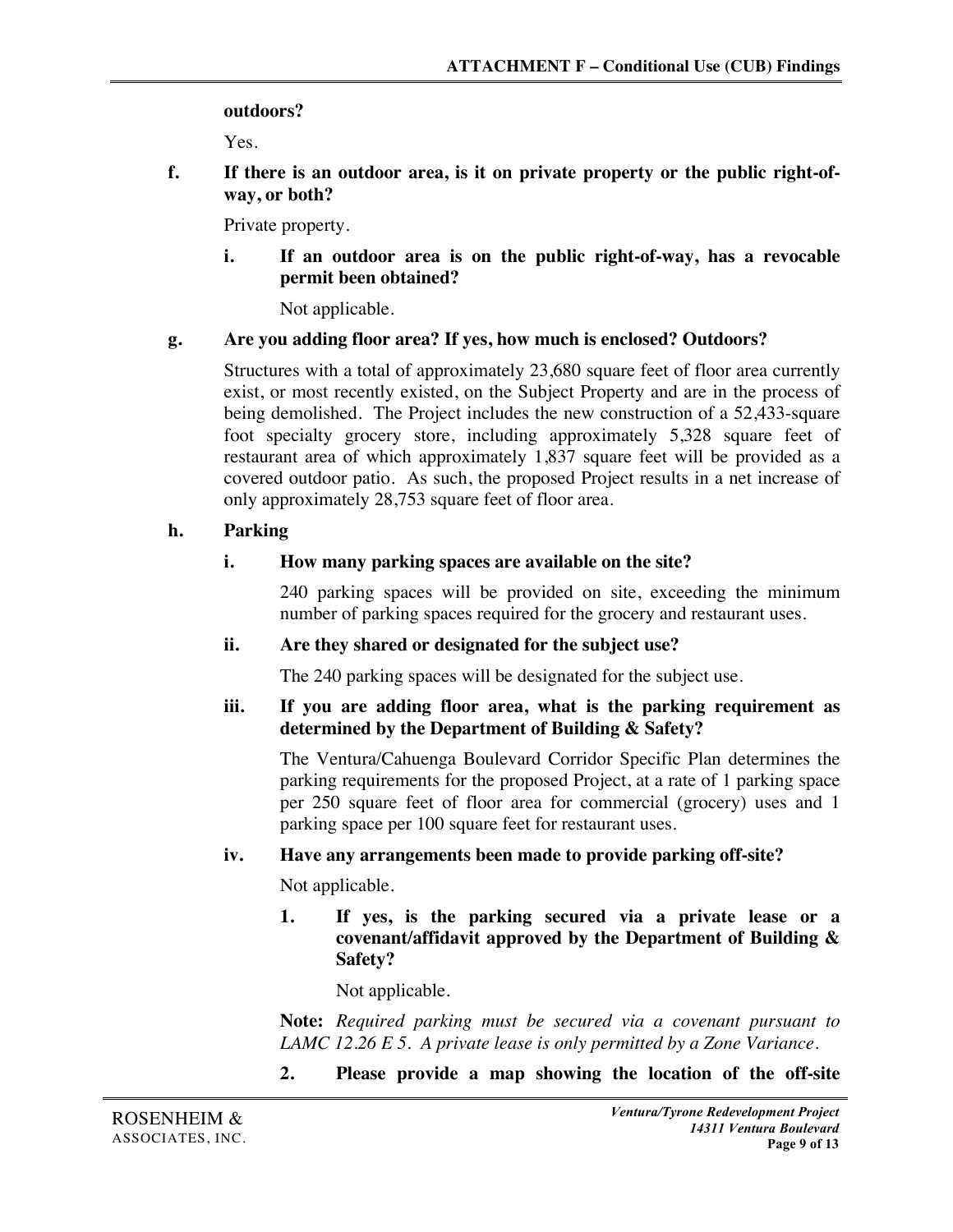**parking and the distance, in feet, for pedestrian travel between the parking area the use it is to serve.**

Not applicable.

**3. Will valet service be available? Will the service be for a charge?** 

No.

**i. Is the site within 1,000 feet of any schools (public, private or nursery schools), churches or parks?** 

The site is within 1,000 feet of the following sensitive uses:

- i. Sherman Oaks Methodist Church, 14401 Dickens Street Sherman Oaks, 91423
- ii. Sherman Oaks Library, 14245 Moorpark Street, Sherman Oaks, 91423
- **j. For massage parlors and sexual encounter establishments, is the site within 1,000 feet of any other Adult Entertainment Businesses as defined by LAMC 12.70 B.17?**

Not applicable.

#### **QUESTIONS REGARDING THE OPERATION OF THE ESTABLISHMENT**

**a. What are the proposed hours of operation and which days of the week will the establishment be open?**

The grocery store will operate 24 hours a day, 7 days a week. The restaurant will operate from 7 AM to 11 PM, daily.

**b. Will there be entertainment such as a piano bar, dancing, live entertainment, movies, karaoke, video game machines, etc…? Please specify:** 

No.

**Note:** *An establishment that allows for dancing needs a conditional use pursuant to 12.24 W.18.*

**c. Will there be minimum age requirements for entry? If yes, what is the minimum age requirement and how will it be enforced?** 

There will not be a minimum age requirement for entry to the grocery store or restaurant. However, state law governing minimum age requirements for the service of alcohol will be fully complied with.

#### **d. Will there be any accessory retail uses on the site? What will be sold?**

Yes, the subject request is conjunction with the operation of a specialty retail grocery store.

- **e. Security**
	- **i. How many employees will you have on the site at any given time?**

There will be approximately 35-45 employees on-site at any given time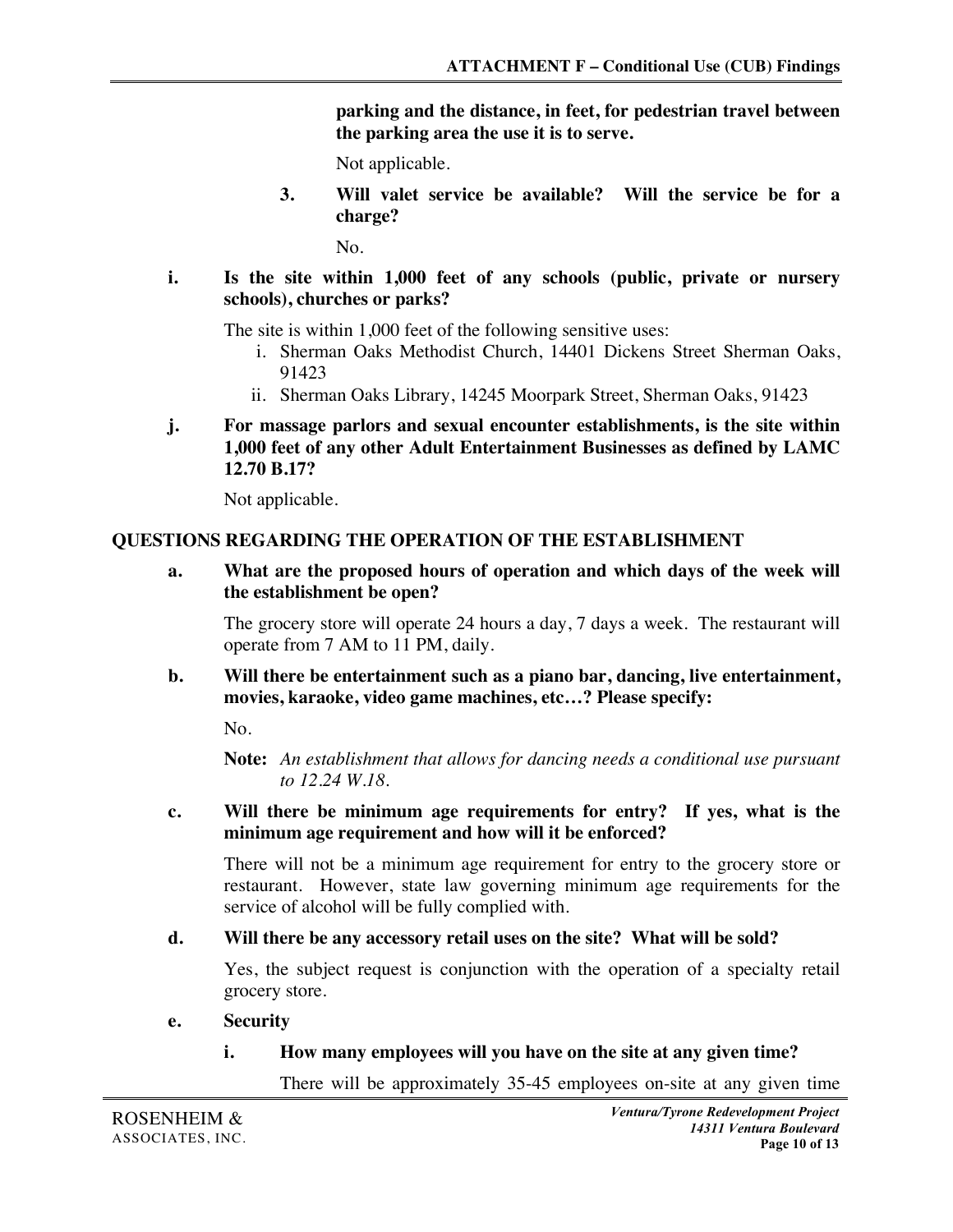(per shift).

### **ii. Will security guards be provided on-site?**

There will be one security guard on-site during store business hours.

# **1. If yes, how many and when?**

One security guard will be on-site during store business hours.

### **iii. Has LAPD issued any citations or violations? If yes, please provide copies.**

No.

#### **f. Alcohol**

**i. Will there be beer & wine only, or a full-line of alcoholic beverages available?** 

A full-line of alcoholic beverages will be available for off-site consumption and on-site instructional tastings in conjunction with the grocery store operations and for on-site consumption with the operation of the restaurant.

# **ii. Will "fortified" wine (greater than 16% alcohol) be sold?**

Yes.

#### **iii. Will alcohol be consumed on any adjacent property under the control of the applicant?**

For the restaurant operations, alcohol will only be consumed within the restaurant or in the outdoor patio seating area connected to the restaurant.

#### **iv. Will there be signs visible from the exterior that advertise the availability of alcohol?**

No.

# **v. Food**

**1. Will there be a kitchen on the site?**

Yes, in conjunction with the both the grocery store and the restaurant.

**2. Will alcohol be sold without a food order?** 

Yes.

**3. Will the sale of alcohol exceed the sale of food items on a quarterly basis?** 

No.

**4. Provide a copy of the menu if food is to be served.**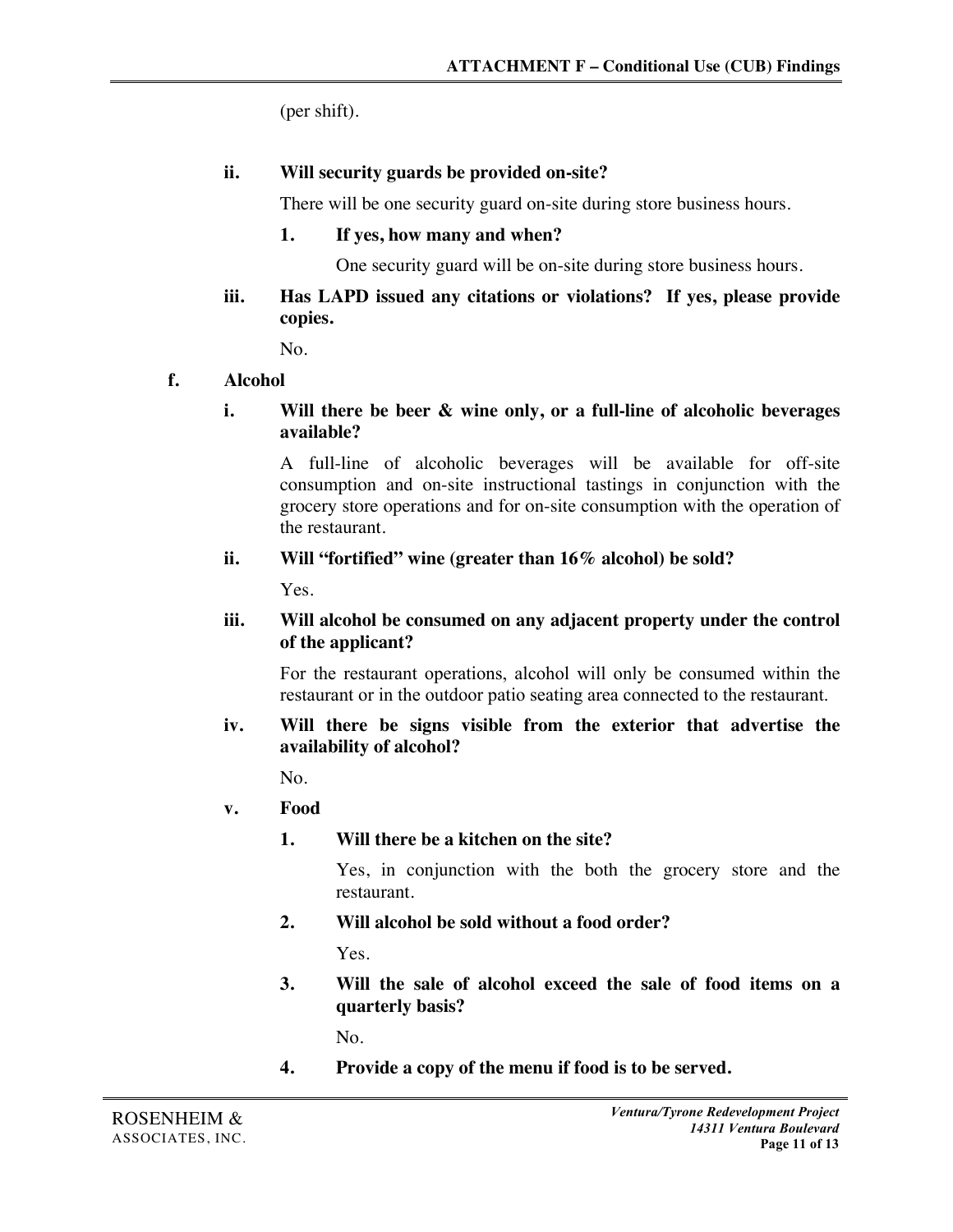Please see sample restaurant menu, attached.

- **vi. On-Site**
	- **1. Will a bar or cocktail lounge be maintained incidental to a restaurant?**

Not Applicable.

**a. If yes, the floor plans must show the details of the cocktail lounge and the separation between the dining and lounge facilities.**

Not Applicable.

**2. Will off-site sales of alcohol be provided accessory to on-site sales ("Take Out")?** 

No off-site sales will occur for the restaurant. Off-site sales will occur for the grocery store only.

**a. If yes, a request for off-site sales of alcohol is required as well.**

> The subject request includes a request for off-site sales of a full line of alcohol in conjunction with the operation of the grocery store.

#### **3. Will discounted alcoholic drinks ("Happy Hour") be offered at any time?**

Yes, the restaurant will offer a Happy Hour in conjunction with its normal operations.

In addition, the grocery store will offer on-site instructional tastings for a full line of alcoholic beverages. This function is typical to a grocery store, and will allow customers to sample tastings provided by alcoholic beverage vendors.

#### **vii. Off-Site**

#### **1. Will cups, glasses or other containers be sold which might be used for the consumption of alcohol off the premises?**

Yes, the grocery store will sell packages of cups and glasses in the housewares section; however, staff will ensure those containers are not used for on-site consumption of alcohol.

**2. Will beer or wine coolers be sold in single cans, or will wine be sold in containers less than 1 liter (750 ml)?**

Yes.

**viii. Contact the CA Department of Alcoholic Beverage Control (ABC) regarding its requirements --** *http://www.abc.ca.gov/***.**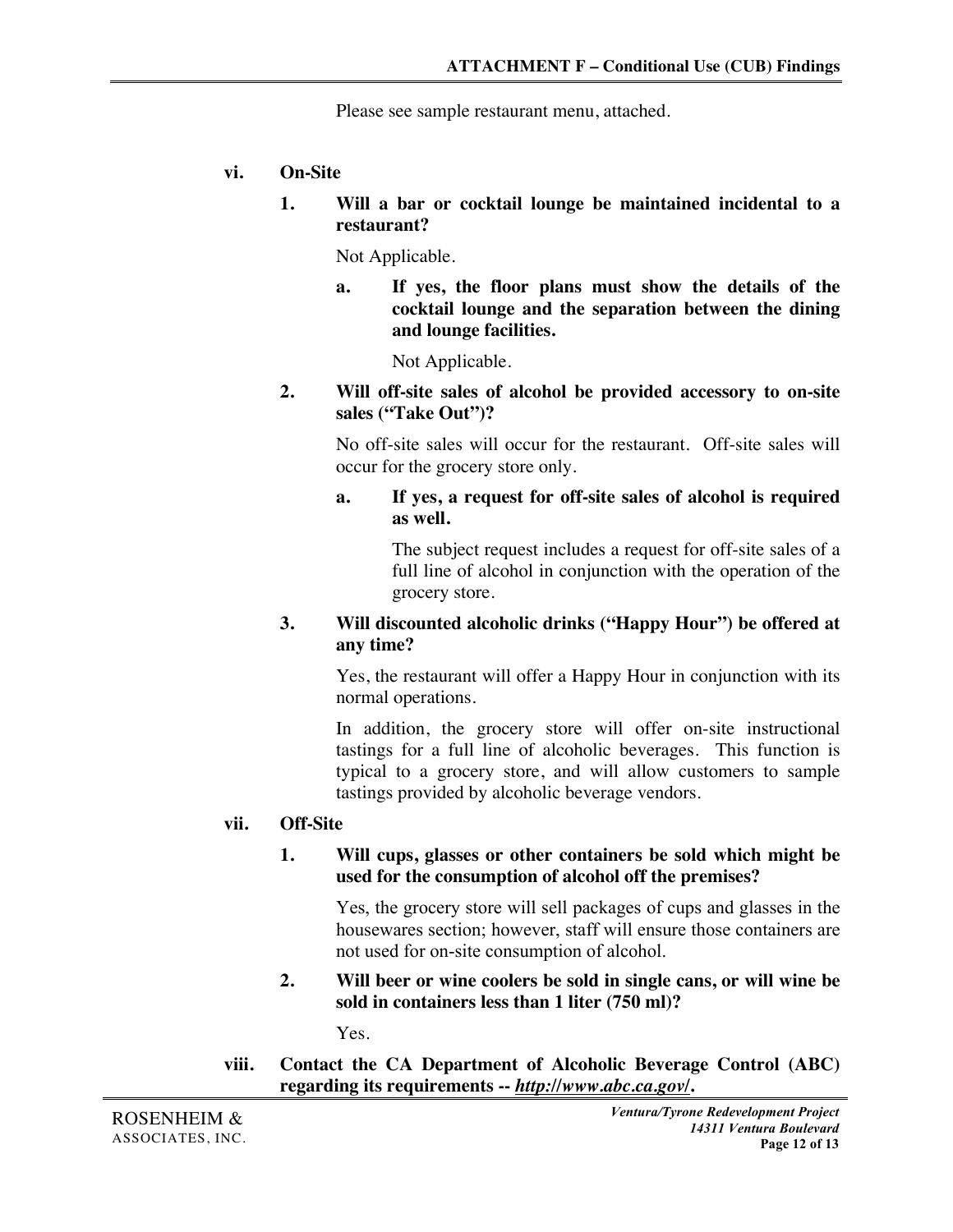#### **CALDERA BILL (CA Business and Professions Code Section 23958 and 23958.4)**

**a. Is this application a request for on-site or off-site sales of alcoholic beverages?** 

This is a request for off-site sales of alcohol in conjunction with a grocery store and on-site sales of alcohol in conjunction with an ancillary restaurant located within the grocery store.

**i. If yes, is the establishment a bona-fide eating place (restaurant) or hotel/motel?** 

The proposed restaurant is a bona-fide eating place.

**1. If no, contact the CA Department of Alcoholic Beverage Control (ABC) to determine whether the proposed site is located in an area whereby: a. issuance of a license to serve alcohol on-site or off-site would tend to create a law enforcement problem; or, b. if issuance would result in, or add to an undue concentration of licenses.**

Not applicable.

**b. If ABC has determined that an eligible use is in an area of high crime or undue concentration of licenses, the City Council will need to make the finding that the issuance of the license is required for public convenience or necessity.**

The Applicant will seek this approval.

# # #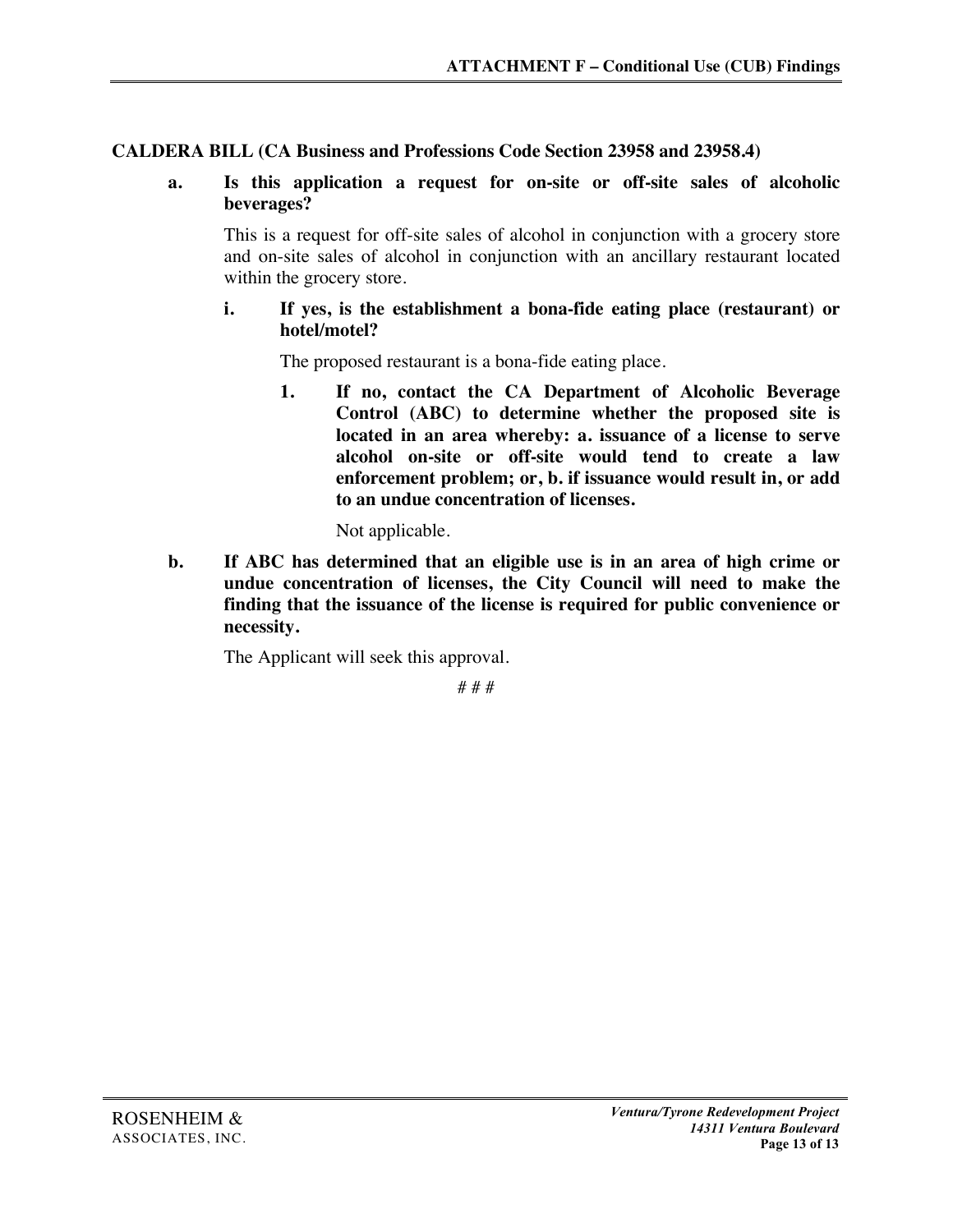#### **Whole Foods Restaurant Menu**

#### Vegan (v)

Vegetarian (vg)

# **Bruschetta**

#### Choose 2 for \$7 or 4 for \$13

| <b>Whipped Goat</b>   | Blue Cheese, Cahill | Hummus, Tomato, |
|-----------------------|---------------------|-----------------|
| Cheese, Roasted       | Date Butter,        | Radish, Pickled |
| Beets, Pistachio (vg) | Marcona             | Red Onion (v)   |
|                       | Almond (vg)         |                 |
|                       |                     |                 |
| Fresh Mozzarella.     | Avocado. Feta.      | Salami, Olive,  |
| Tomato Jam(vg)        | Olive, Cherry       | Roasted Pepper, |
|                       | Tomato (vg)         | Remoulade       |
|                       |                     |                 |

#### **Cheese and Charcuterie**

| <b>Cheese Board</b>                                                                   | \$10 |  |
|---------------------------------------------------------------------------------------|------|--|
| Supreme Brie, Maytag Blue, Drunken Goat and Fordham Seaside Cheddar, Olives, Baguette |      |  |
| <b>Antipasto Board</b>                                                                | \$11 |  |
| St. Andrew, Maytag Blue, Truffle Mouse, Applegate Genoa Salami, Olives, Baguette      |      |  |
| <b>Nosh</b>                                                                           |      |  |
| Mary's Chicken Wings or Crispy Tofu                                                   | \$9  |  |
| Choose From Spicy Peanut "Satay" (v), Barbecue (v) or Buffalo (vg)                    |      |  |
| <b>Tepary Bean Hummus</b>                                                             | \$7  |  |
| Roasted Garlic, Pine Nuts, Flatbread, Assorted Crudite (v)                            |      |  |
| <b>Blackened Green Beans</b>                                                          |      |  |
| Remoulade (v)                                                                         |      |  |
| <b>Green Chili Beer Cheese Dip</b>                                                    |      |  |
| Local Brew, Sriracha, Scallion, Pretzel Bread (vg)                                    |      |  |
| "Tots"                                                                                |      |  |
| Cheese and Scallion Potato Croquettes, Smoked Paprika Aioli (vg)                      |      |  |
| <b>Edamame</b>                                                                        | \$3  |  |
| Soy Dipping Sauce (v)                                                                 |      |  |